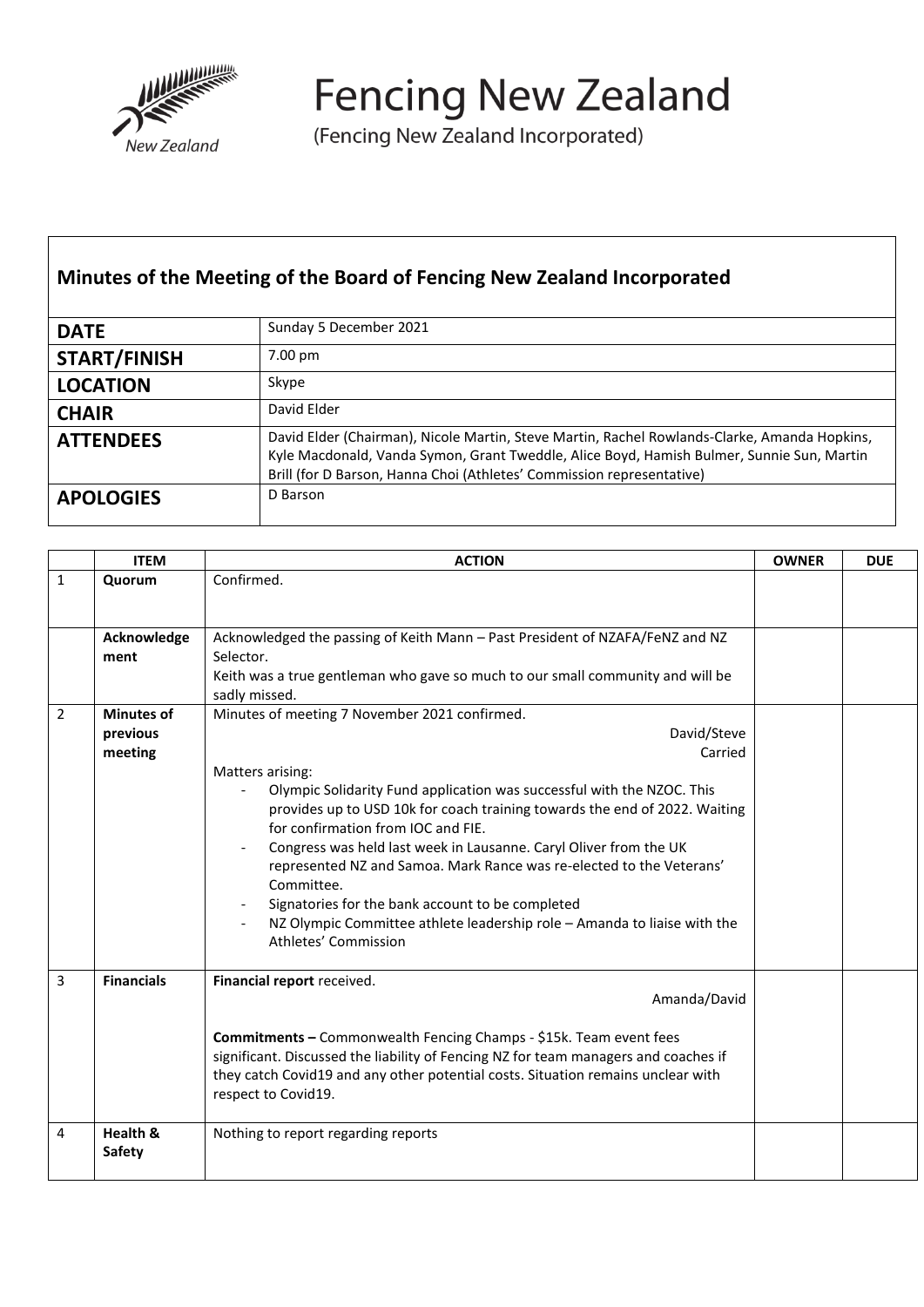|   |                                             | Safeguarding Committee - David, Alice, Rachel met. Have a draft<br>Safeguarding Policy for discussion taken from several sources including<br>Sport NZ and NSW. Includes any harassment, bullying, any kind of abuse.<br>Board members to provide comment/input<br>Need to appoint a Safeguarding liaison officer<br>Report moved<br>Alice/Rachel<br>Carried                                                                                                                                                                                                                                                                                                                                                                                                                                                                                                                                                                                                                                                                                                                                                                                                                                                                                                                                                                                                                                                                                                                                                                        |  |
|---|---------------------------------------------|-------------------------------------------------------------------------------------------------------------------------------------------------------------------------------------------------------------------------------------------------------------------------------------------------------------------------------------------------------------------------------------------------------------------------------------------------------------------------------------------------------------------------------------------------------------------------------------------------------------------------------------------------------------------------------------------------------------------------------------------------------------------------------------------------------------------------------------------------------------------------------------------------------------------------------------------------------------------------------------------------------------------------------------------------------------------------------------------------------------------------------------------------------------------------------------------------------------------------------------------------------------------------------------------------------------------------------------------------------------------------------------------------------------------------------------------------------------------------------------------------------------------------------------|--|
| 5 | <b>Competitions</b>                         | Discussed schedule for Easter Tournament in 2022 – is the order of the<br>events the best fit - need the Open fencers to referee the juniors and<br>cadets - so Open event is first. Problem with Epee Women Junior and<br>Cadet, should these be switched? Kyle to confirm and published schedule<br>to be changed with this one change<br>SS/U20s - to be reviewed in February<br>Asian Junior and Cadet Championships - allow fencers to go if they go at<br>$\overline{\phantom{a}}$<br>their own risk and Selectors agree they are at the required standard<br>World Juniors and Cadet Championships - FIE Camp - had very late notice<br>that NZ could send one fencer. Opened nominations and had 12<br>respondents - equally split between male and female. Great response from<br>the younger fencers. Selectors met - Anya and Kyle both stood down as<br>they had fencers who had nominated. Remaining Selectors agreed that<br>Charlie Bioletti would benefit most from the opportunity. Selectors'<br>recommendation - Charlie Bioletti<br>Moved David/Rachel<br>Carried<br>Discussed the FIE subsidy for the World Championships. No further subsidy<br>other than cost of Camp place. Place to be offered to Charlie on the same<br>basis as 2020 - he must contribute to Team Costs<br>Open nominations for both Asian and World Junior/Cadet Championships<br>but with understanding the Fencing NZ may not send a managed team -<br>fencers can attend at their own risk if they meet the Criteria for selection. |  |
| 6 | Commonweal<br>th Fencing<br><b>Planning</b> | Papers received.<br>Discussed the payment of fees to coaches and managers - namely the rate<br>of the per diem/expense payments and the number of days payment is<br>expected. Athletes' Commission wanted to retain the current rate,<br>Coaching Commission recommend the higher rate - \$150 per diem plus<br>\$125 expenses per day rather than \$50 per day.<br>Commissions came to an agreement of the higher rate but reduced number<br>of days and number of coaches.<br>Board agreed to the recommendation David/Rachel<br>Carried<br>Duration of payment - 14 days for fee, 16 days expenses<br>Amanda/Steve<br>Carried<br>Fencers should be at the team accommodation at least 2 days and 1 night<br>before their event.<br>Costs of managed isolation - or other costs associated with Covid19 travel<br>- David to check with Ben<br>Training Plans - many submitted. Some have not. Many of the plans are<br>not up to standard<br>Call for applications for Management and Coaching for the championships<br>to be made<br>Final appointments to be contingent on numbers                                                                                                                                                                                                                                                                                                                                                                                                                                            |  |